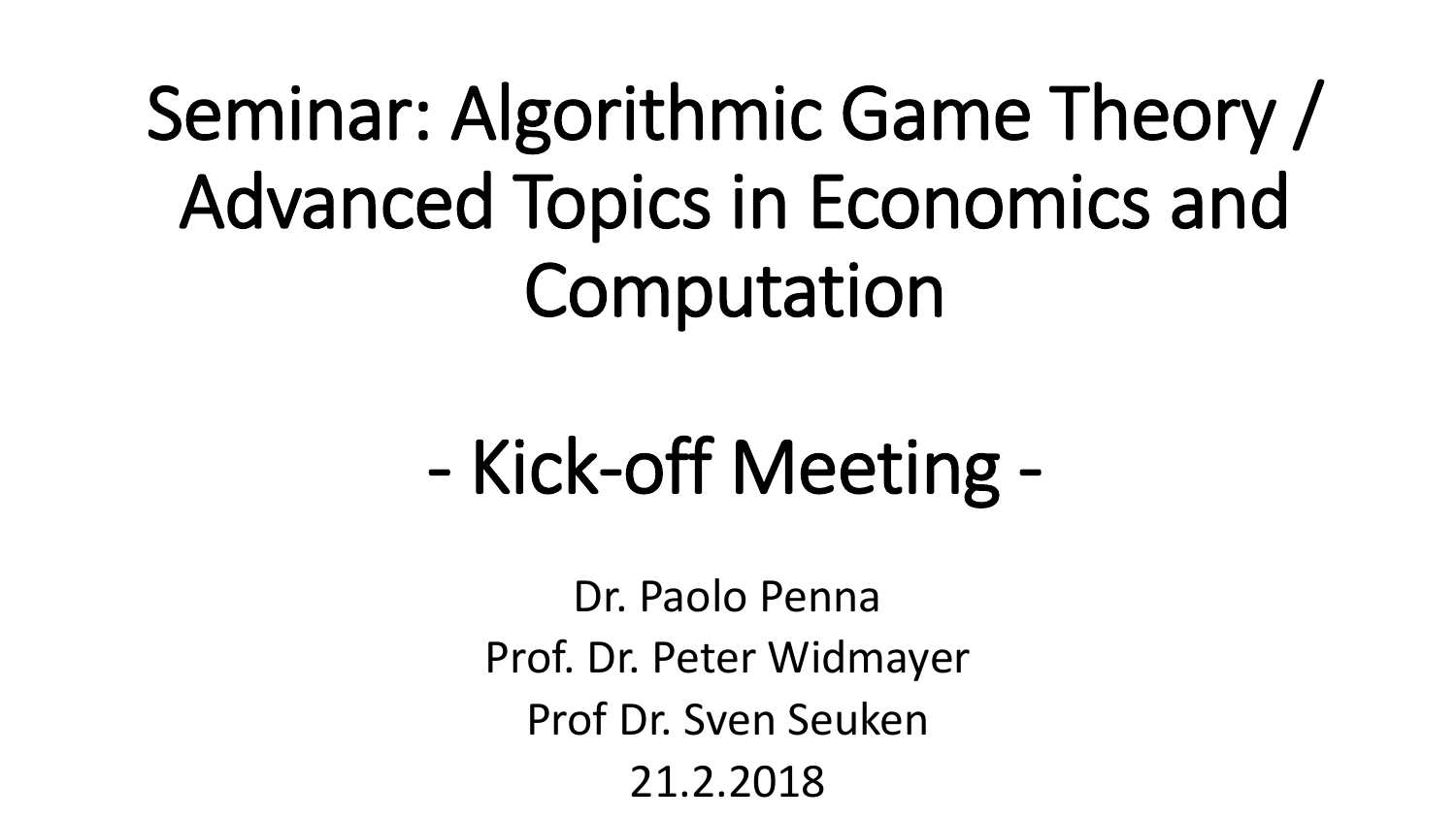#### Agenda

- Goals of the Seminar
- Some Logistics
- Quick Presentation of Topics/Papers
- Next Steps
- Questions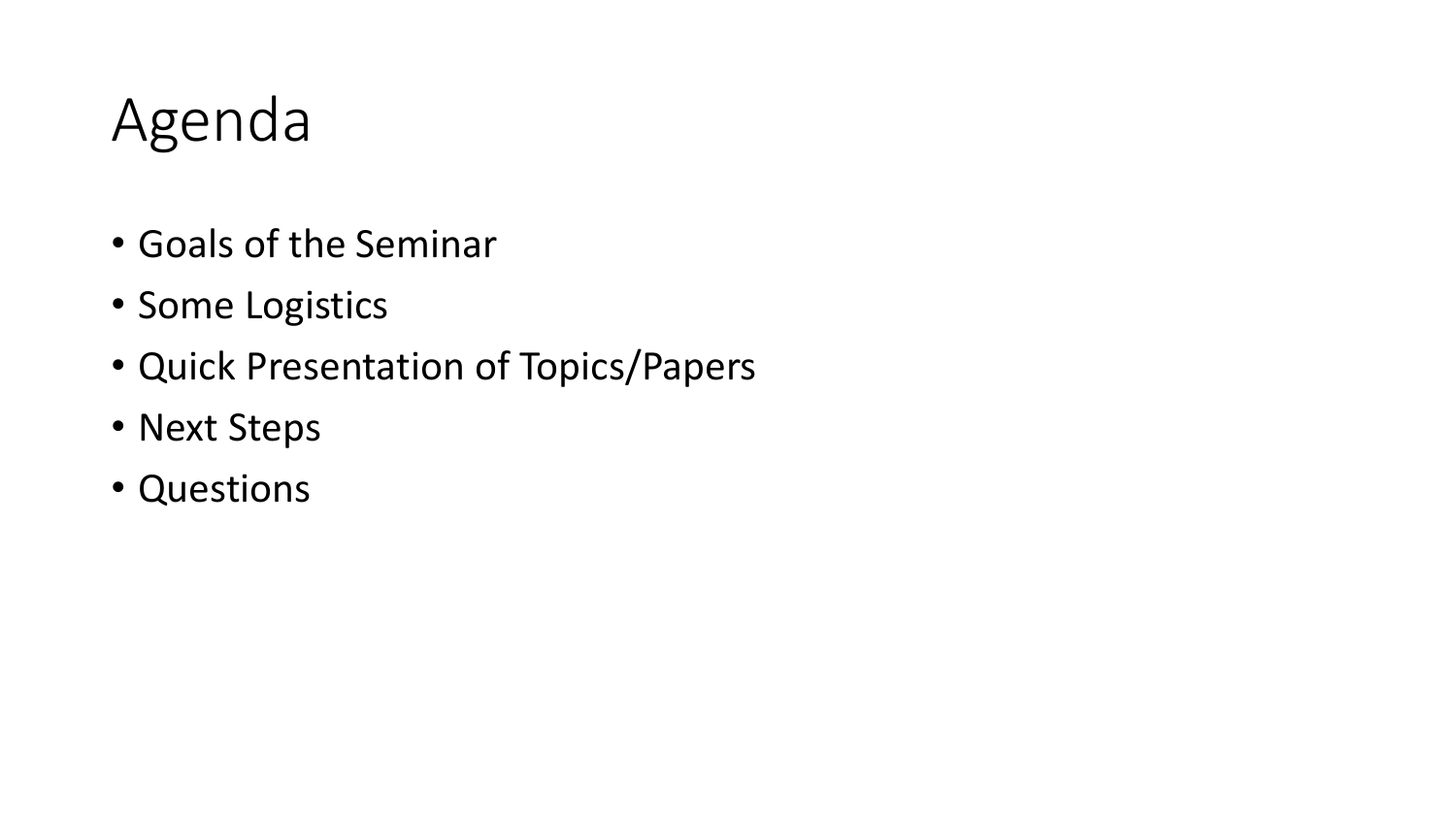#### Goals of the Seminar

- Get a deep understanding of an advanced topic/paper in algorithmic game theory/economics and computation
- Focus on one technical paper (not an overview of ten papers!)
- Give a talk on this paper + lead discussion
- Act as a buddy to another student (also read paper, give feedback)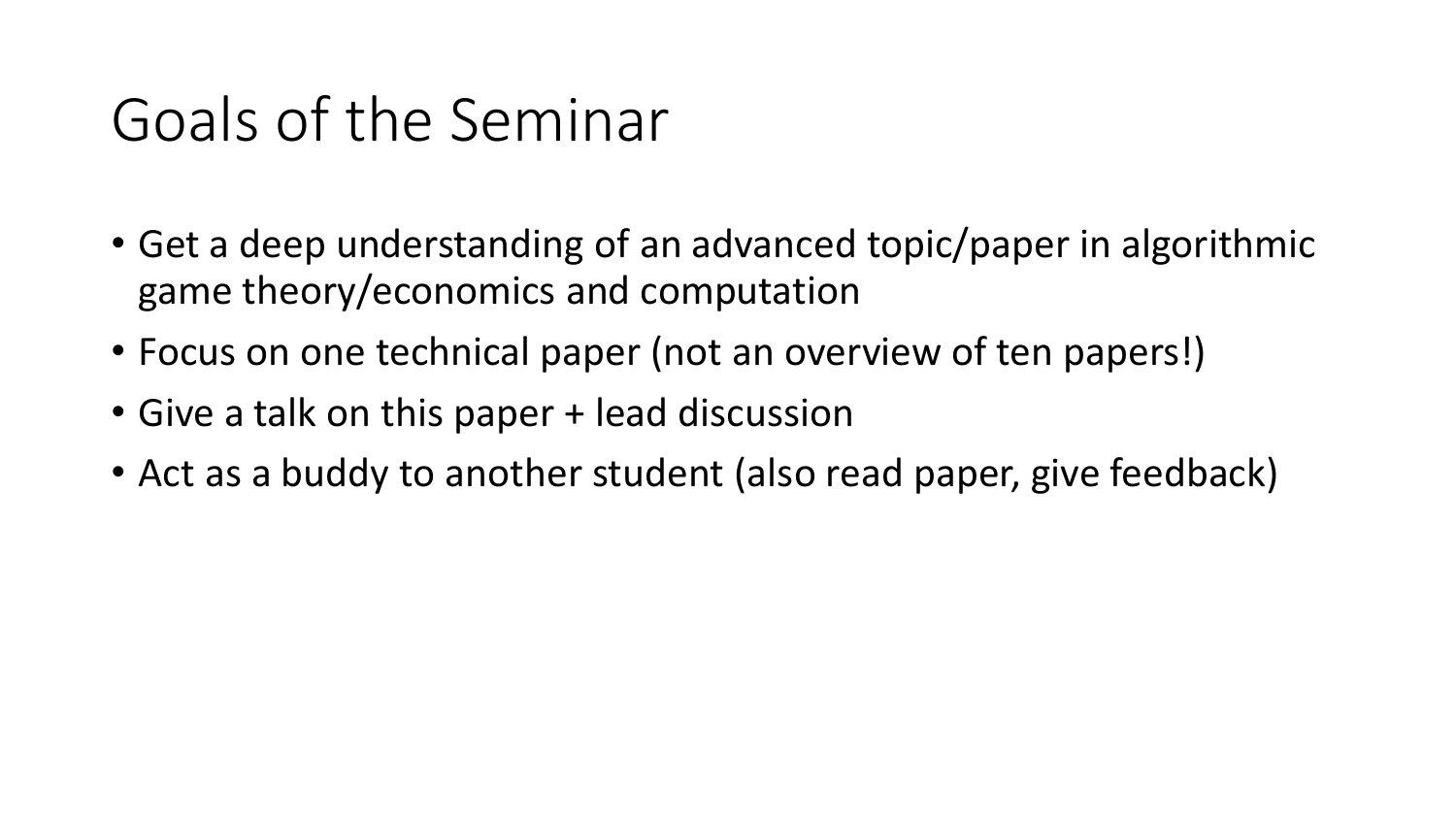#### Prerequisites

- Successful completion of one of the following courses:
	- Algorithmic Game Theory (Penna/Dütting/Widmayer)
	- Economics and Computation (Seuken)
- If you have not successfully completed one of these courses, but believe to have the necessary knowledge (in algorithmic game theory, mechanism design, social choice theory, etc.), please talk to one of the instructors after class to get explicit permission!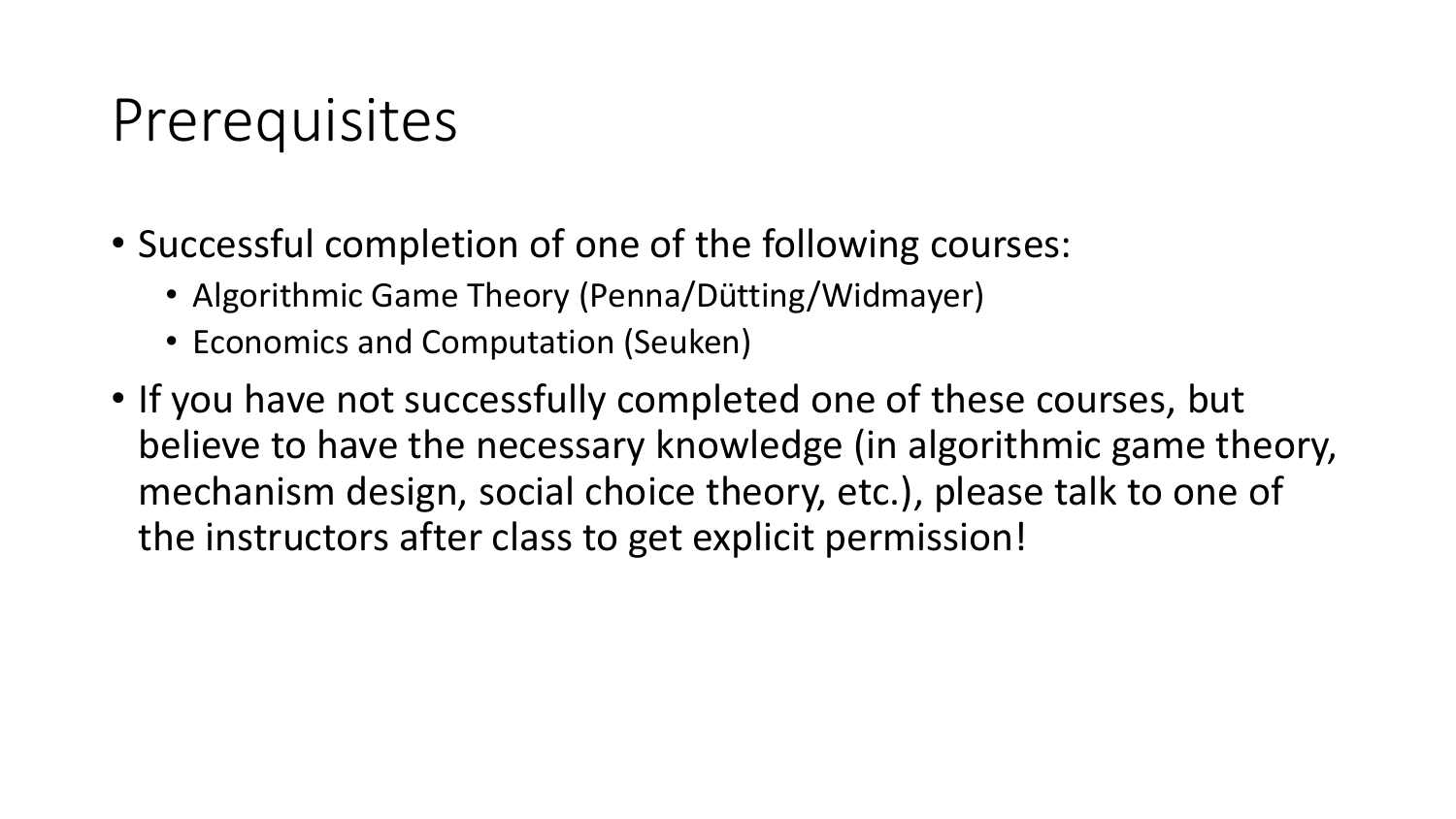#### Attendance Limitation

- We will present 12 topics
- If too many students want to take the seminar, we will choose randomly among all students, maintaining a balance among students from ETH and UZH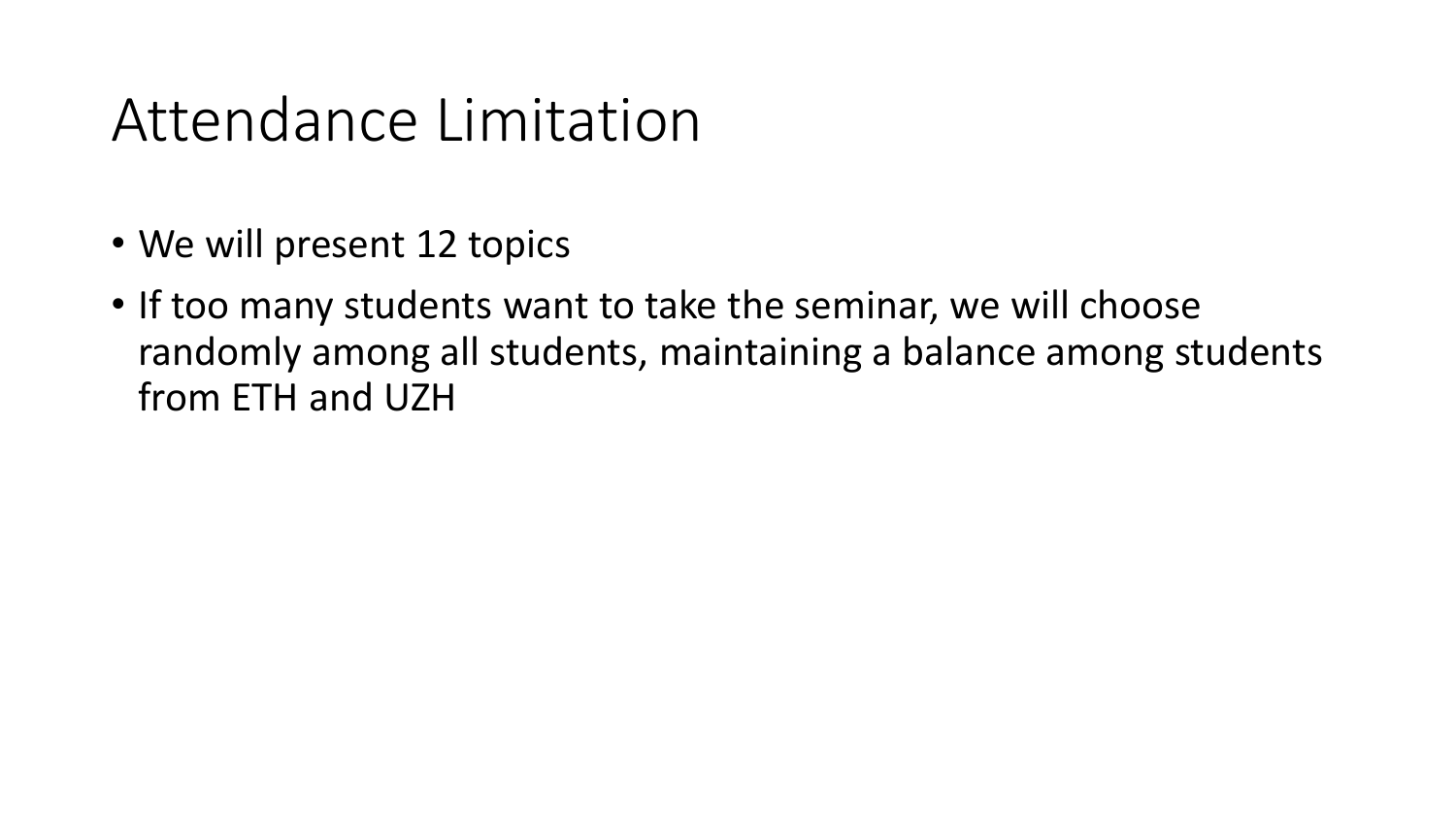### Preferences on Topics and Buddies

- We will put the list of topics online later today
- You will get the chance to submit your preferences on topics (and on topics for which you want to be a buddy)
- We will use RSD to assign 1) topics and 2) buddies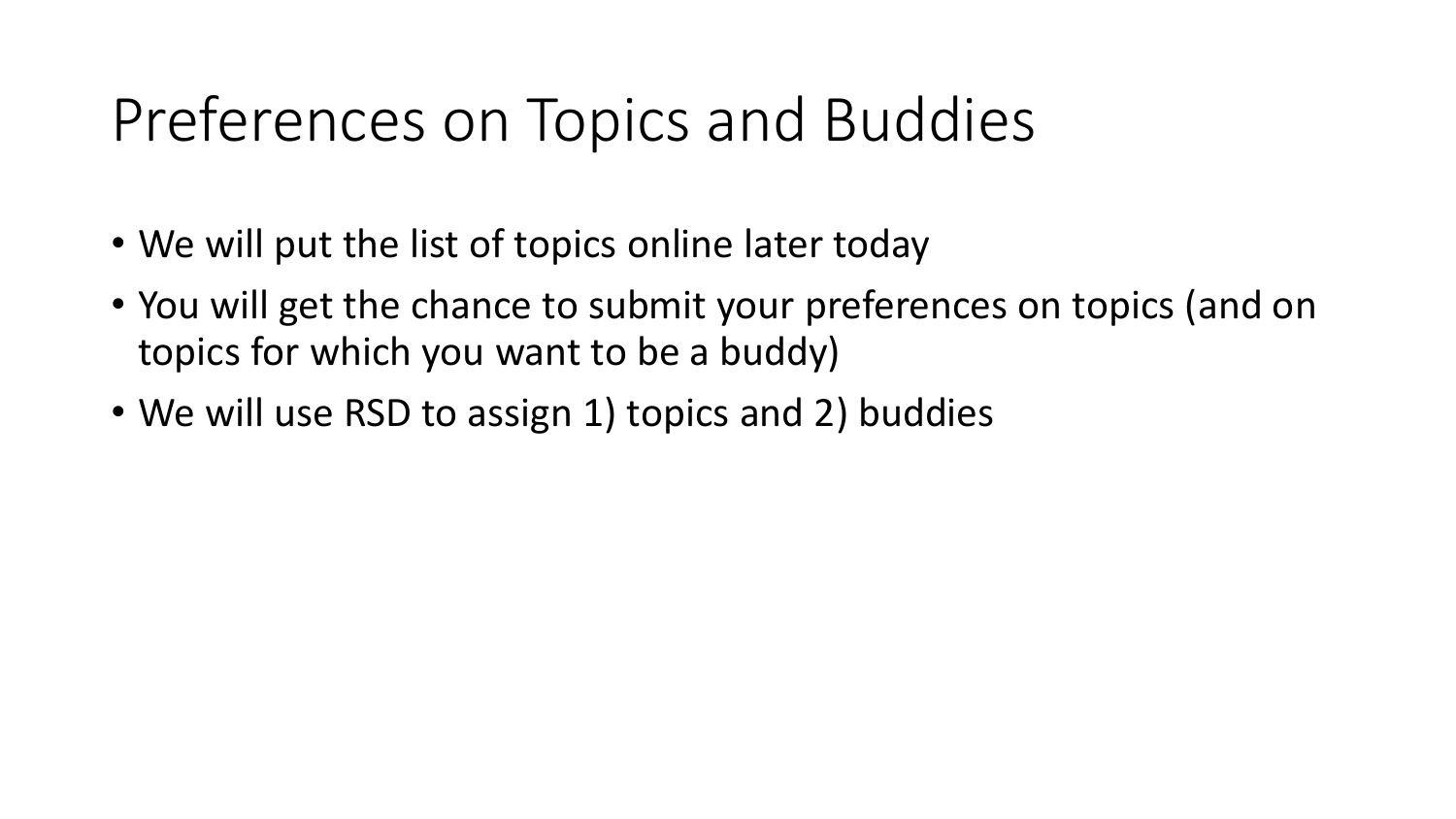### List of Topics/Papers

| <b>Paper Number Details</b>                                                                                                                                                                                                                                                                                                                  |
|----------------------------------------------------------------------------------------------------------------------------------------------------------------------------------------------------------------------------------------------------------------------------------------------------------------------------------------------|
| 1 Almost Envy-Freeness with General Valuations. Benjamin Plaut and Tim Roughgarden (SODA 2018)<br>https://arxiv.org/pdf/1707.04769.pdf                                                                                                                                                                                                       |
| 2 Can Almost Everybody be Almost Happy? PCP for PPAD and the Inapproximability of Nash. Yakov Babichenko, Christos Papadimitriou, and Aviad Rubinstein (ITCS 2016)<br>https://arxiv.org/pdf/1504.02411.pdf                                                                                                                                   |
| 3 From Battlefields to Elections: Winning Strategies of Blotto and Auditing Games. Soheil Behnezhad, Avrim Blum, Mohammad Mahdian, Mahsa Derakhshan, Christos H.<br>Papadimitriou, Saeed Seddighin, MohammadTaghi, Haji Aghayi, Ronald L. Rivest, Philip B. Stark (SODA 2018).<br>http://behnezhad.com/static/papers/blotto-and-auditing.pdf |
| 4 Makespan Minimization via Posted Prices. Michal Feldman, Amos Fiat, and Alan Roytman (EC 2017).<br>https://arxiv.org/pdf/1705.01965.pdf                                                                                                                                                                                                    |
| 5 Online Prediction with Selfish Experts. Tim Roughgarden and Okke Schrijvers (NIPS 2017).<br>http://papers.nips.cc/paper/6729-online-prediction-with-selfish-experts.pdf                                                                                                                                                                    |
| 6GSP — The Cinderella of Mechanism Design. Christopher A. Wilkens, Ruggiero Cavallo, and Rad Niazadeh (WWW 2017).<br>https://arxiv.org/pdf/1701.05946.pdf                                                                                                                                                                                    |
| 7 Systemic Risk and Stability in Financial Networks. Daron Acemoglu, Asuman Ozdaglar, and Alireza Tahbaz-Salehi (AER 2015)<br>https://www.aeaweb.org/articles?id=10.1257/aer.20130456                                                                                                                                                        |
| 8 Network Formation and Systemic Risk. Selman Erol and Rakesh Vohra (2017).<br>https://ssrn.com/abstract=2546310                                                                                                                                                                                                                             |
| 9 Optimal auctions through deep learning. Paul Dütting, Zhe Feng, Harikrishna Narasimhan, David C. Parkes. (2017)<br>https://arxiv.org/abs/1706.03459                                                                                                                                                                                        |
| 10 Learning about the arrival of sales. Robin Mason and Juuso Valimaki (JET 2011).<br>https://www.sciencedirect.com/science/article/pii/S0022053111000329                                                                                                                                                                                    |
| 11 Competing Combinatorial Auctions. Thomas Kittsteiner, Marion Ott, and Richard Steinberg (2017).<br>https://www.econstor.eu/handle/10419/171995                                                                                                                                                                                            |
| 12 Simple Pricing Schemes for the Cloud. Ian A. Kash, Peter Key, and Warut Suksompong (2017).<br>https://arxiv.org/abs/1705.08563                                                                                                                                                                                                            |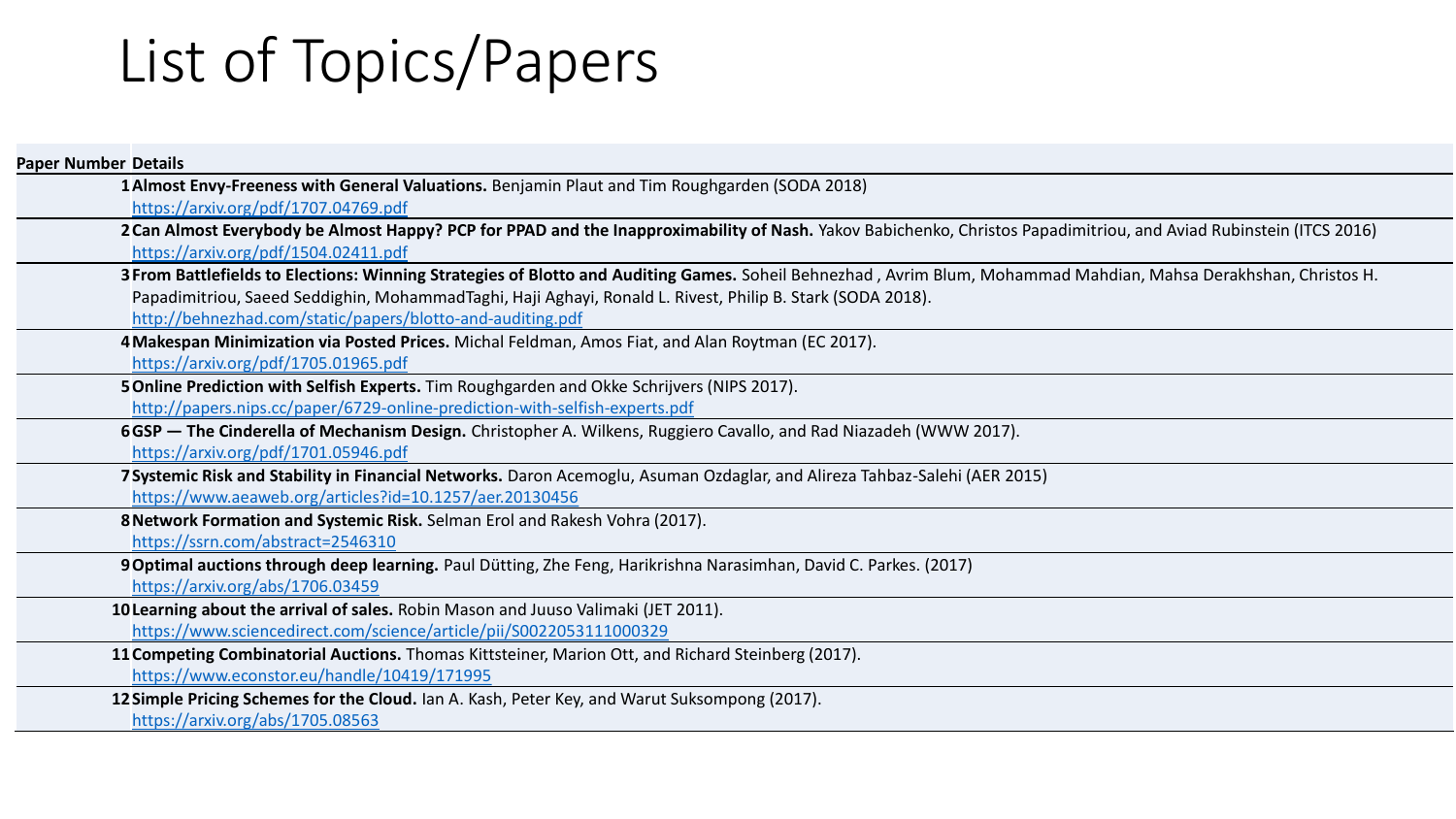# Next Steps (1/4): Assignment of Topics

- We will put these slides online on my teaching website within next 2 hours: <http://www.ifi.uzh.ch/ce/teaching/spring2018/seminar.html>
- Until today (21.2.2018), 23:59, send an email to Steffen Schuldenzucker ([schuldenzucker@ifi.uzh.ch\)](mailto:schuldenzucker@ifi.uzh.ch) containing the following information:
	- Name
	- Matrikelnummer (ETH/UZH)
	- Completion of AGT/E&C course (when?) or explicit consent of instructor?
	- Ordinal preferences for topics, with indifferences (e.g., 3a, 3b, 3c):
		- 1) Number of Topic A
		- 2) Number of Topic B
		- 3a) Number of Topic C
		- 3b) Number of Topic D
		- 3c) Number of Topic E
		- 4) Number of Topic F
- Tomorrow, we will use the Random Serial Dictatorship (RSD) Mechanism to assign topics to students
- We will send you your assigned topic, + the list of all assigned topics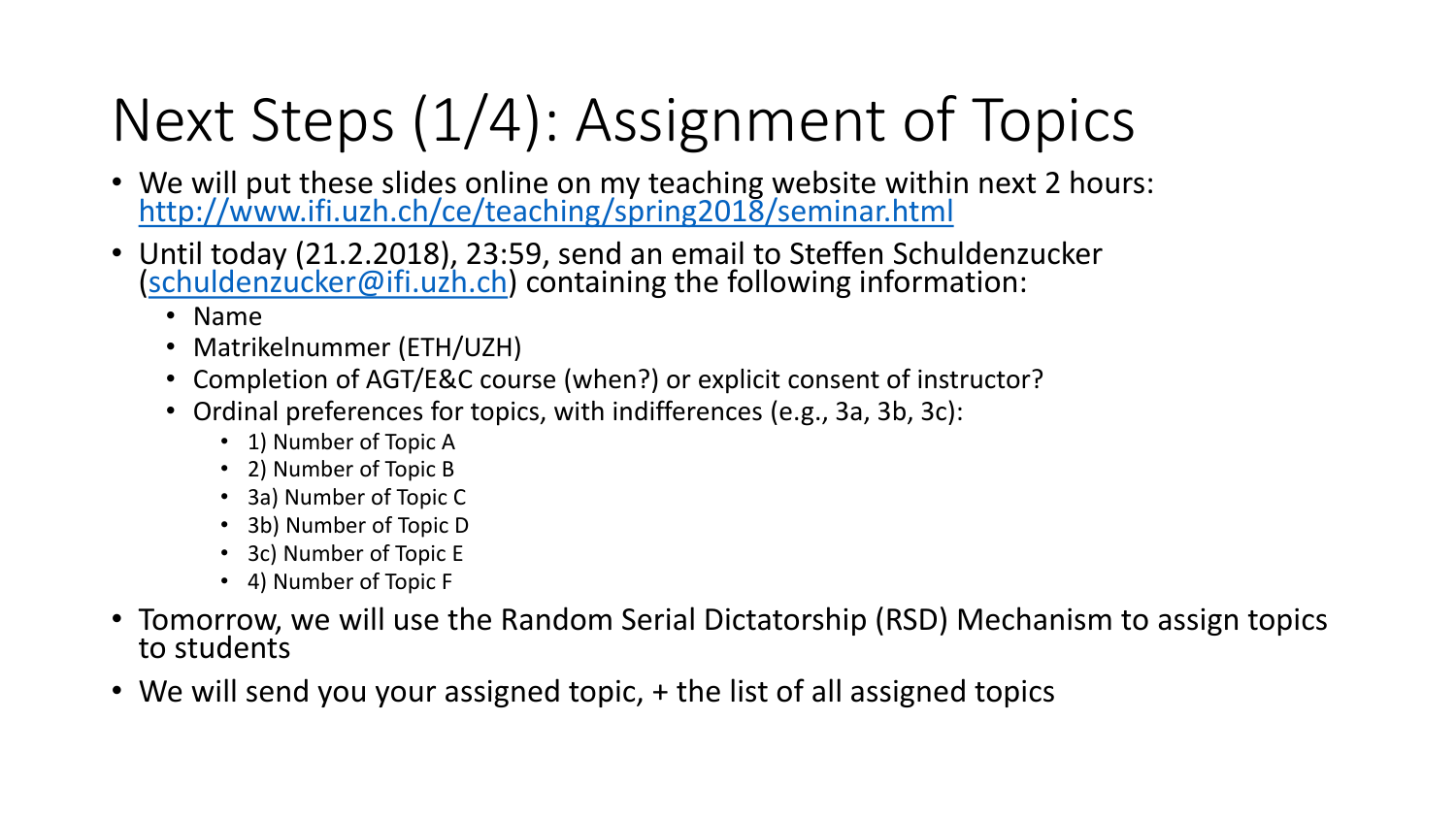## Next Steps (2/4): Assignment of Buddies

- Within 24h, you need to confirm your participation in the seminar!
- Additionally, you need to send us your buddy topic preferences from among the list of all topics that were given out, using the same format as before.
- We will again use RSD to assign buddies, and send you your buddy topic assignment
- All assignments will also say who is the advisor for that topic (Dr. Penna, Prof. Seuken, or a PhD student or postdoc)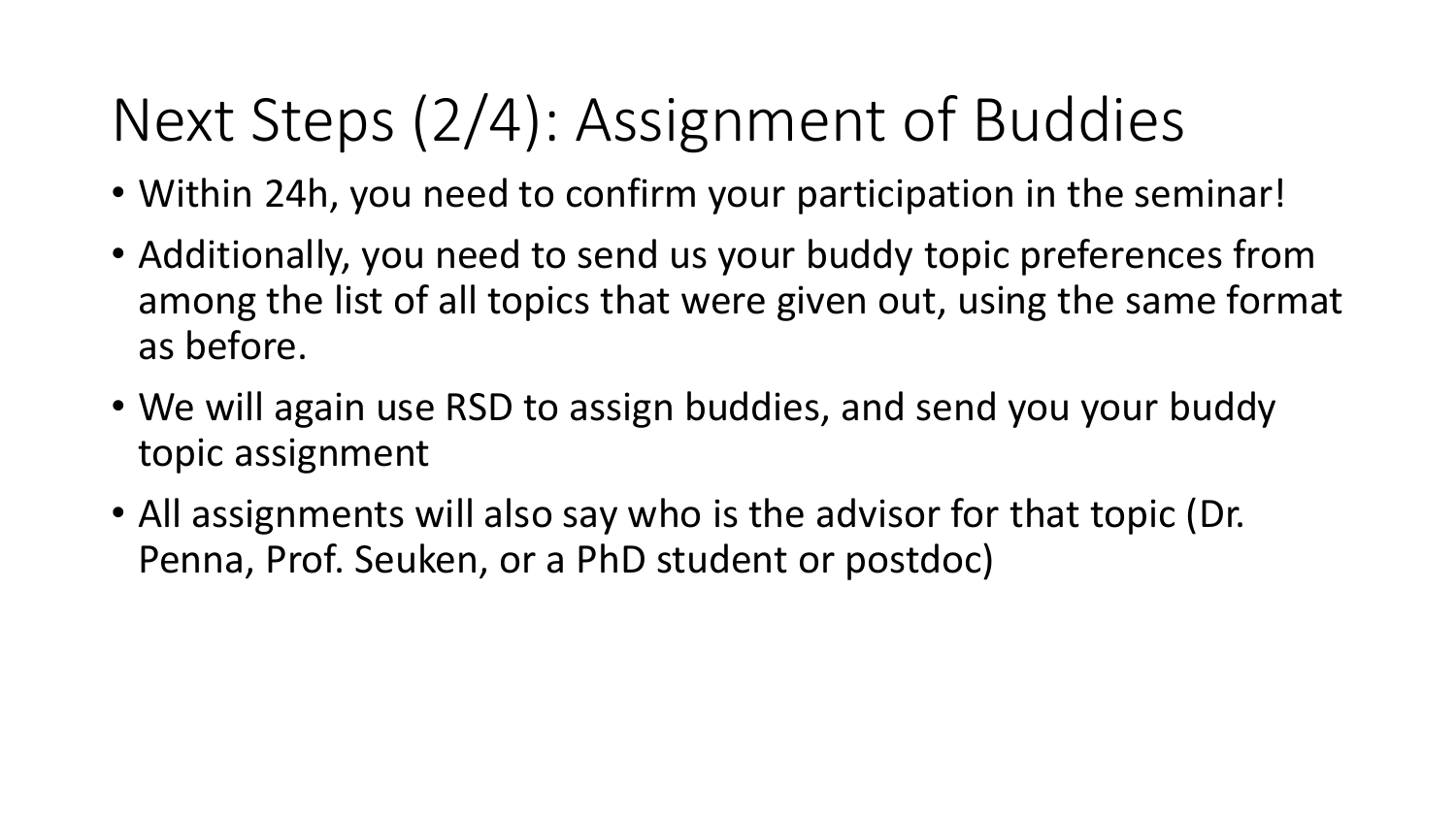## Next Steps (3/4): Preparing a Manuscript + Talk

- Read your paper (and related papers to understand the main paper)
- Write manuscript (~10 pages), like a "speaker's manuscript", i.e., how would you present it during the seminar (e.g., motivation, formal model, selected most interesting proofs) > see<http://www.ifi.uzh.ch/ce/teaching/spring2018/seminar.html> for details!
- **Send your manuscript to your buddy + to the advisor (Prof. Widmayer, Prof. Seuken, PhD student/postdoc) 4 weeks before your talk**
- **Meet with advisor and buddy ~3 weeks before your talk to receive feedback**
- Meet with buddy to do practice talk and receive additional feedback on manuscript and practice talk
- **Until the seminar day: submit final version of manuscript!**
- Give talk (20min) + lead discussion (10min), on
	- Friday, 18.05.2018, 9:00 ca. 18:30; location: ETH CAB H52 (this room)
- Participate actively in the discussions of the other talks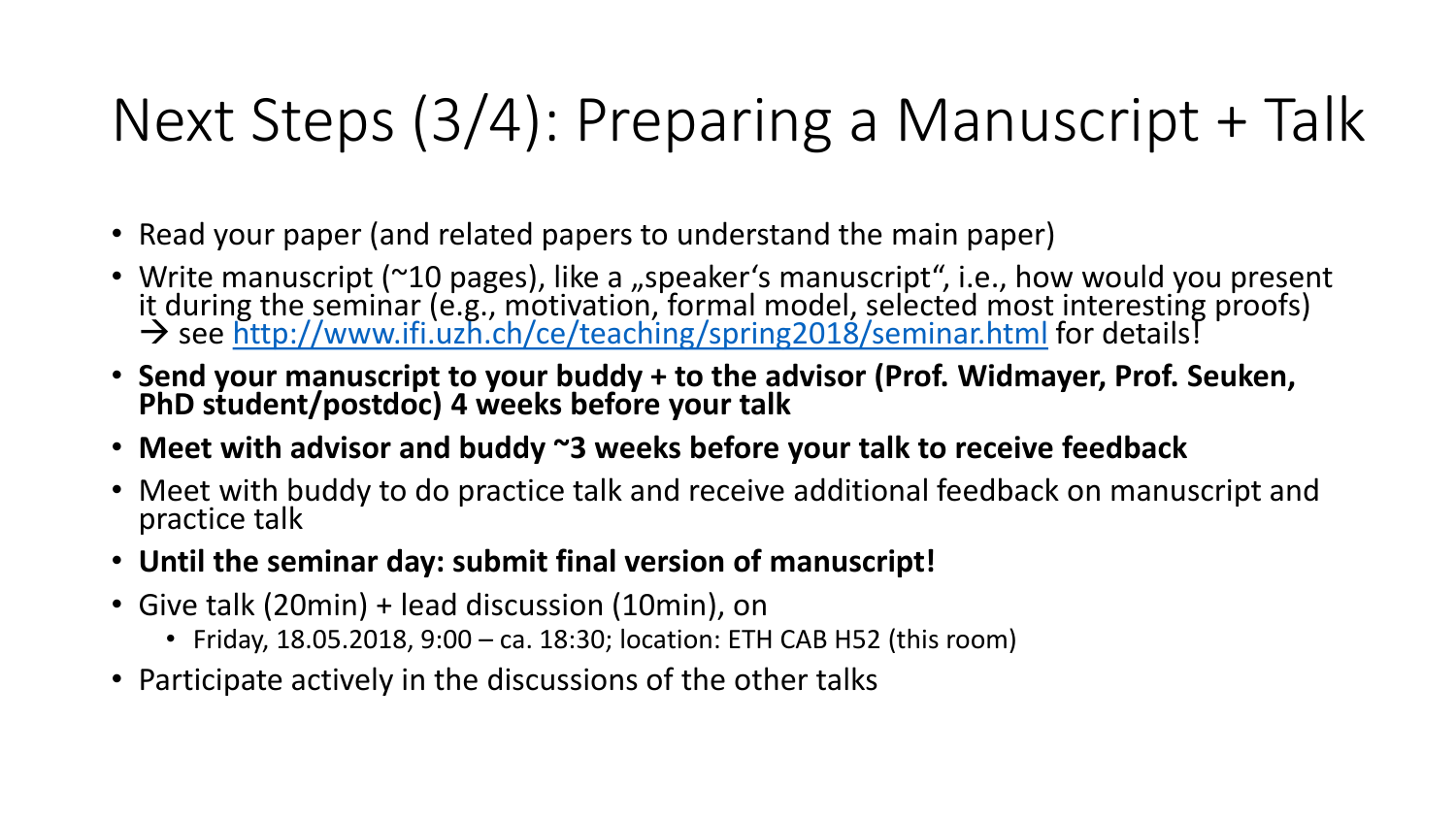### Next Steps (4/4): Acting as a Buddy

- Read the paper of your buddy
- Read the manuscript of your buddy before the meeting with the advisor
- In the meeting, show that you have a good understanding of the paper and the manuscript, and give feedback on the manuscript!
- Later, meet again with buddy, give more detailed feedback on manuscript, attend practice talk, give detailed feedback on practice talk, and on slides, etc.
- Be active in the discussion part of the seminar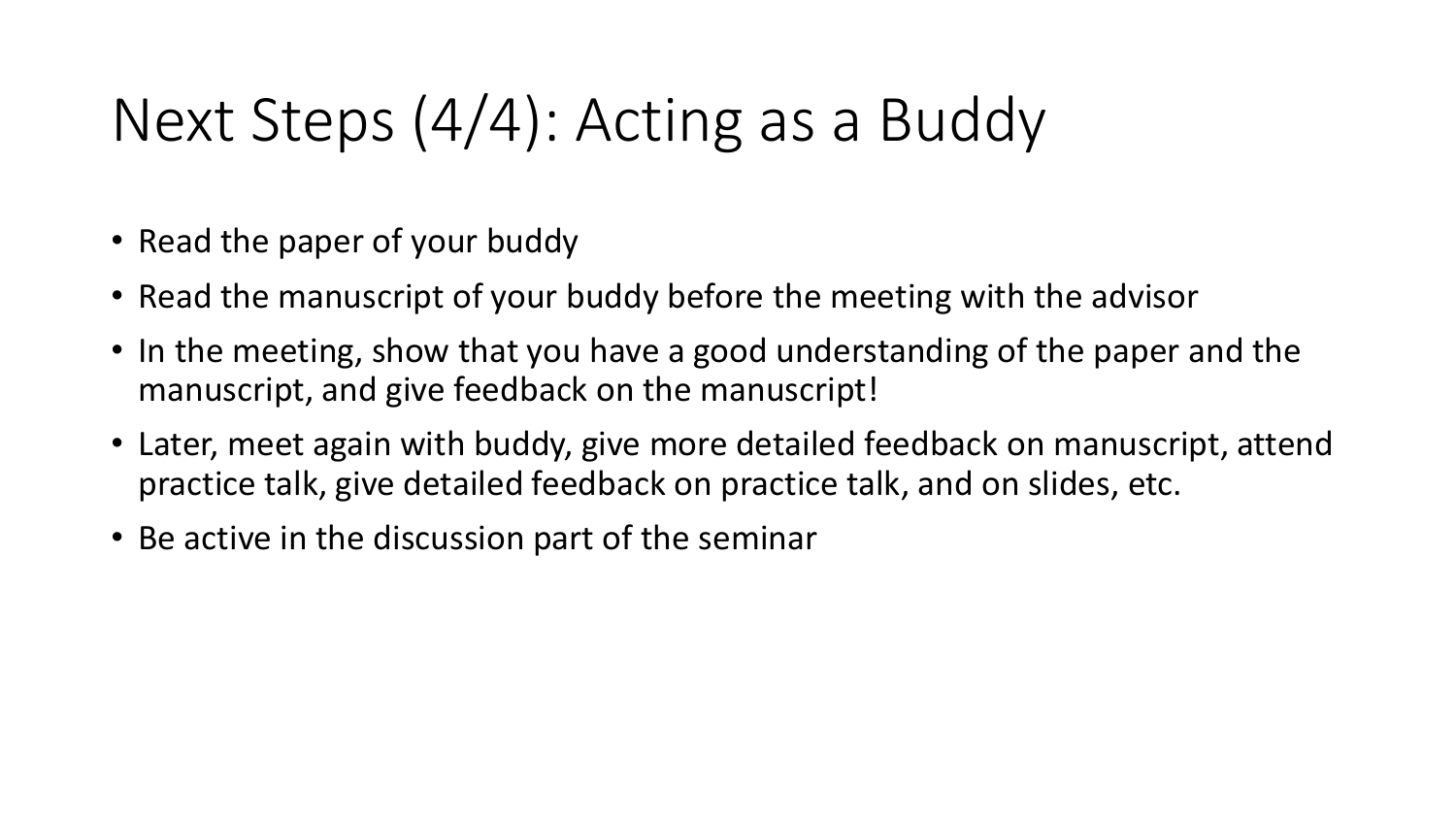#### Grading will be based on

- Presentation: 40%
- Manuscript: 30%
- Buddy: 20%
- Seminar participation: 10%